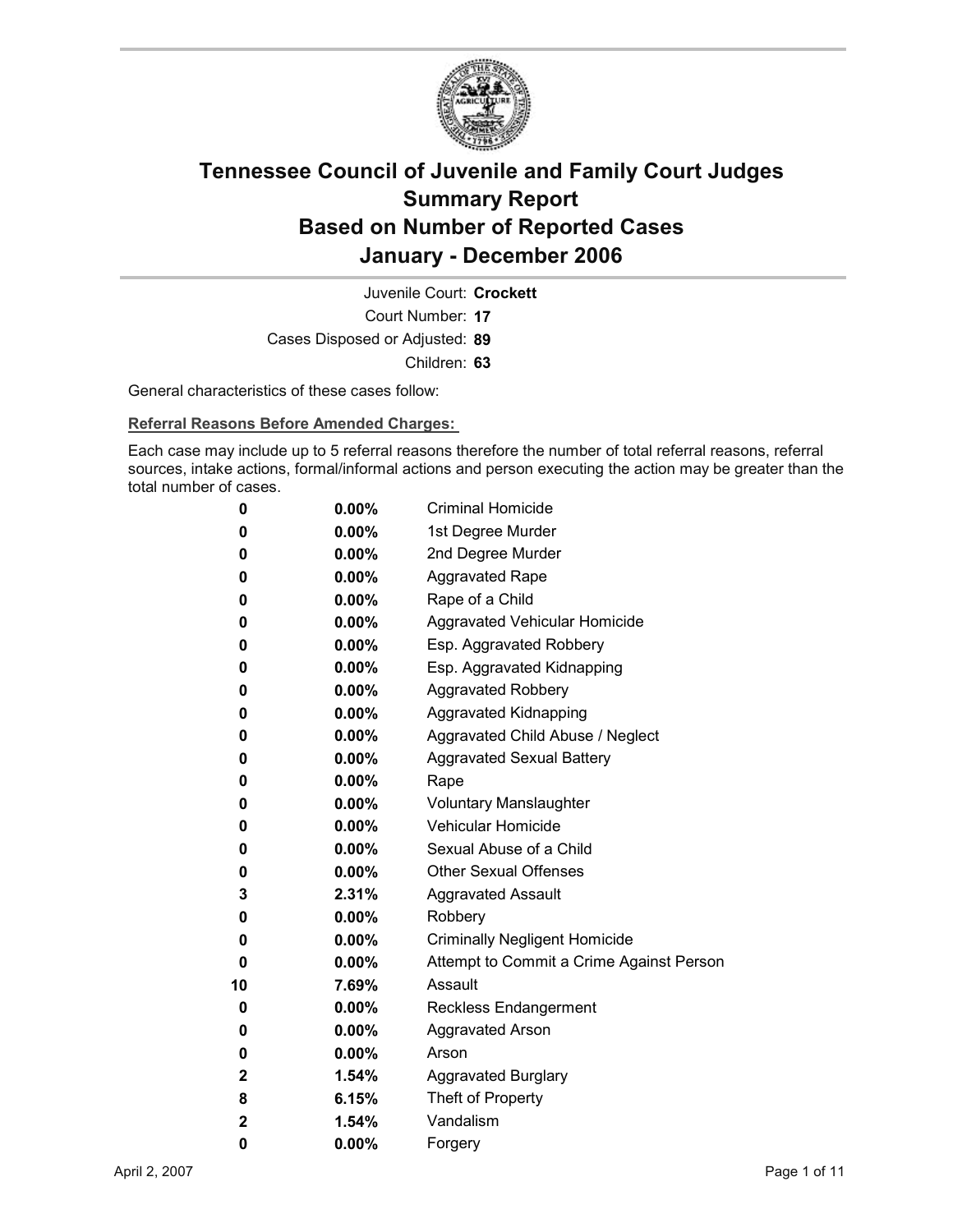

Juvenile Court: **Crockett**

Court Number: **17**

Cases Disposed or Adjusted: **89**

Children: **63**

#### **Referral Reasons Before Amended Charges:**

Each case may include up to 5 referral reasons therefore the number of total referral reasons, referral sources, intake actions, formal/informal actions and person executing the action may be greater than the total number of cases.

| 0 | 0.00%    | <b>Worthless Checks</b>                                     |
|---|----------|-------------------------------------------------------------|
| 0 | $0.00\%$ | Illegal Possession / Fraudulent Use of Credit / Debit Cards |
| 3 | 2.31%    | <b>Burglary</b>                                             |
| 4 | 3.08%    | Unauthorized Use of a Vehicle                               |
| 0 | $0.00\%$ | <b>Cruelty to Animals</b>                                   |
| 0 | $0.00\%$ | Sale of Controlled Substances                               |
| 1 | 0.77%    | <b>Other Drug Offenses</b>                                  |
| 3 | 2.31%    | Possession of Controlled Substances                         |
| 0 | $0.00\%$ | <b>Criminal Attempt</b>                                     |
| 0 | $0.00\%$ | Carrying Weapons on School Property                         |
| 0 | $0.00\%$ | Unlawful Carrying / Possession of a Weapon                  |
| 2 | 1.54%    | <b>Evading Arrest</b>                                       |
| 0 | $0.00\%$ | Escape                                                      |
| 1 | 0.77%    | Driving Under Influence (DUI)                               |
| 3 | 2.31%    | Possession / Consumption of Alcohol                         |
| 3 | 2.31%    | Resisting Stop, Frisk, Halt, Arrest or Search               |
| 0 | $0.00\%$ | <b>Aggravated Criminal Trespass</b>                         |
| 2 | $1.54\%$ | Harassment                                                  |
| 0 | $0.00\%$ | Failure to Appear                                           |
| 0 | $0.00\%$ | Filing a False Police Report                                |
| 0 | $0.00\%$ | Criminal Impersonation                                      |
| 4 | 3.08%    | <b>Disorderly Conduct</b>                                   |
| 0 | $0.00\%$ | <b>Criminal Trespass</b>                                    |
| 0 | $0.00\%$ | <b>Public Intoxication</b>                                  |
| 0 | $0.00\%$ | Gambling                                                    |
| 9 | 6.92%    | Traffic                                                     |
| 0 | $0.00\%$ | <b>Local Ordinances</b>                                     |
| 0 | $0.00\%$ | Violation of Wildlife Regulations                           |
| 0 | $0.00\%$ | Contempt of Court                                           |
| 5 | 3.85%    | <b>Violation of Probation</b>                               |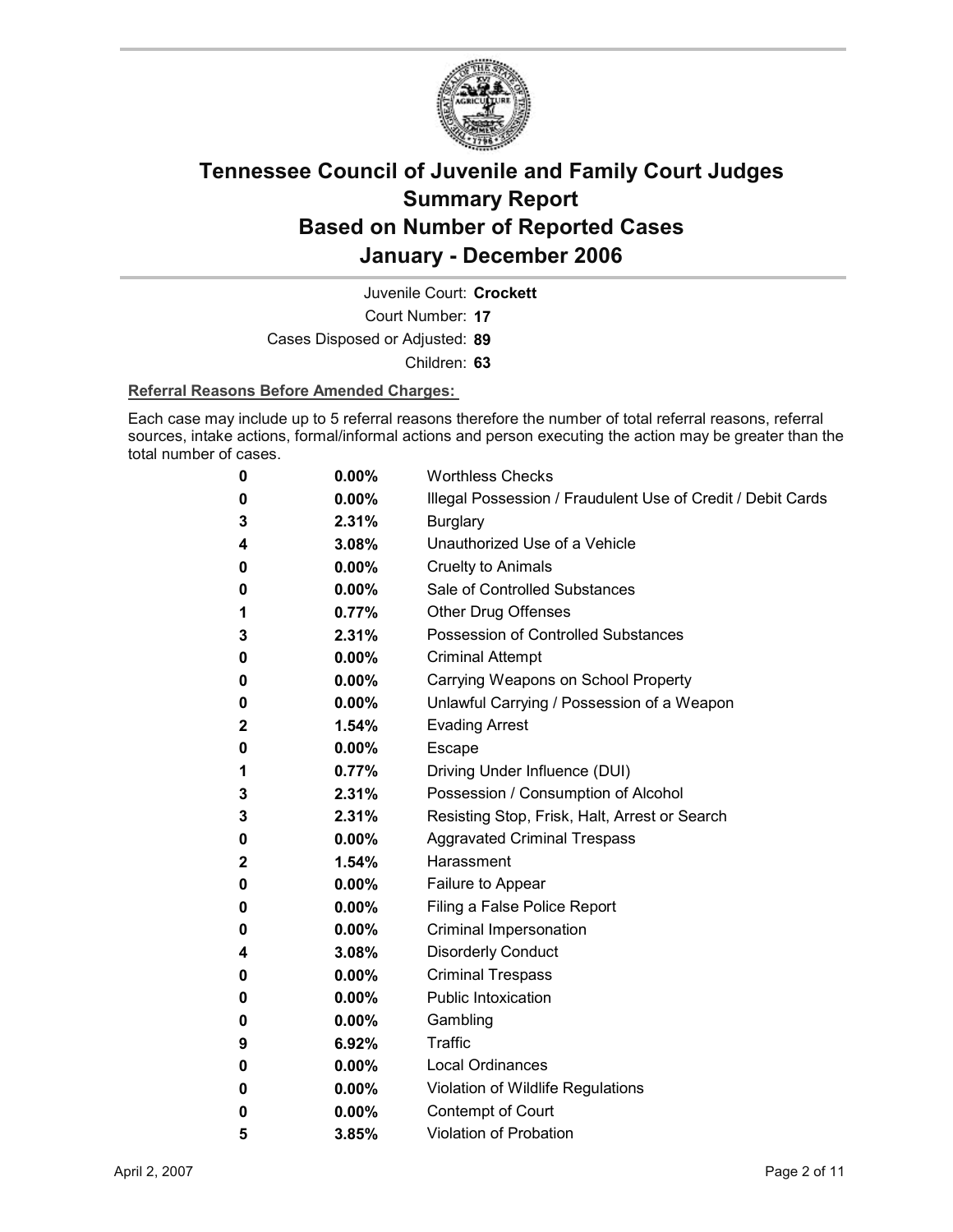

Court Number: **17** Juvenile Court: **Crockett** Cases Disposed or Adjusted: **89** Children: **63**

#### **Referral Reasons Before Amended Charges:**

Each case may include up to 5 referral reasons therefore the number of total referral reasons, referral sources, intake actions, formal/informal actions and person executing the action may be greater than the total number of cases.

| 130 | 100.00%  | <b>Total Referrals</b>                 |
|-----|----------|----------------------------------------|
| 8   | 6.15%    | Other                                  |
| 0   | 0.00%    | <b>Consent to Marry</b>                |
| 0   | $0.00\%$ | <b>Request for Medical Treatment</b>   |
| 0   | 0.00%    | Child Support                          |
| 0   | 0.00%    | Paternity / Legitimation               |
| 0   | 0.00%    | Visitation                             |
| 0   | 0.00%    | Custody                                |
| 0   | 0.00%    | <b>Foster Care Review</b>              |
| 0   | 0.00%    | <b>Administrative Review</b>           |
| 0   | $0.00\%$ | <b>Judicial Review</b>                 |
| 0   | 0.00%    | Violation of Informal Adjustment       |
| 0   | 0.00%    | <b>Violation of Pretrial Diversion</b> |
| 0   | 0.00%    | <b>Termination of Parental Rights</b>  |
| 0   | $0.00\%$ | Dependency / Neglect                   |
| 0   | 0.00%    | <b>Physically Abused Child</b>         |
| 0   | 0.00%    | Sexually Abused Child                  |
| 0   | $0.00\%$ | <b>Violation of Curfew</b>             |
| 4   | 3.08%    | Violation of a Valid Court Order       |
| 3   | 2.31%    | Possession of Tobacco Products         |
| 0   | 0.00%    | Out-of-State Runaway                   |
| 6   | 4.62%    | In-State Runaway                       |
| 9   | 6.92%    | Truancy                                |
| 35  | 26.92%   | Unruly Behavior                        |
| 0   | 0.00%    | <b>Violation of Aftercare</b>          |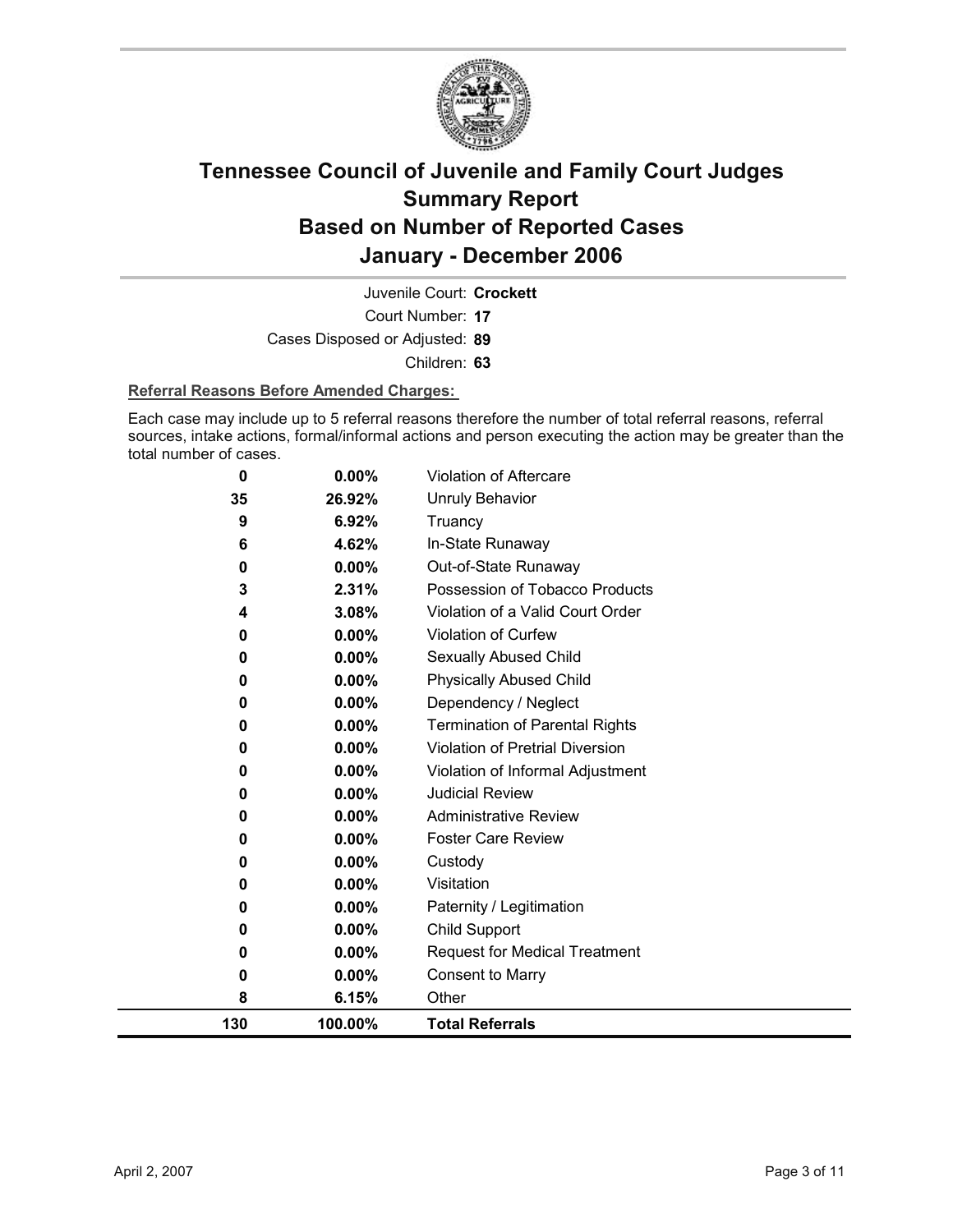

|                            | Juvenile Court: Crockett       |                                   |  |  |
|----------------------------|--------------------------------|-----------------------------------|--|--|
|                            |                                | Court Number: 17                  |  |  |
|                            | Cases Disposed or Adjusted: 89 |                                   |  |  |
|                            |                                | Children: 63                      |  |  |
| <b>Referral Sources: 1</b> |                                |                                   |  |  |
| 68                         | 52.31%                         | Law Enforcement                   |  |  |
| 12                         | 9.23%                          | Parents                           |  |  |
| $\mathbf 2$                | 1.54%                          | Relatives                         |  |  |
| 0                          | 0.00%                          | Self                              |  |  |
| 17                         | 13.08%                         | School                            |  |  |
| 0                          | $0.00\%$                       | <b>CSA</b>                        |  |  |
| $\mathbf 2$                | 1.54%                          | <b>DCS</b>                        |  |  |
| 0                          | 0.00%                          | Other State Department            |  |  |
| 0                          | 0.00%                          | <b>District Attorney's Office</b> |  |  |
| 3                          | 2.31%                          | <b>Court Staff</b>                |  |  |
| 0                          | 0.00%                          | Social Agency                     |  |  |
| 14                         | 10.77%                         | <b>Other Court</b>                |  |  |
| 8                          | 6.15%                          | Victim                            |  |  |
| 0                          | 0.00%                          | Child & Parent                    |  |  |
| 0                          | 0.00%                          | Hospital                          |  |  |
| 0                          | $0.00\%$                       | Unknown                           |  |  |
| 4                          | 3.08%                          | Other                             |  |  |
| 130                        | 100.00%                        | <b>Total Referral Sources</b>     |  |  |
|                            |                                |                                   |  |  |

### **Age of Child at Referral: 2**

| 63           | 100.00%  | <b>Total Child Count</b> |
|--------------|----------|--------------------------|
| 0            | $0.00\%$ | Unknown / Not Reported   |
| 0            | $0.00\%$ | Ages 19 and Over         |
| 10           | 15.87%   | Ages 17 through 18       |
| 28           | 44.44%   | Ages 15 through 16       |
| 19           | 30.16%   | Ages 13 through 14       |
| 4            | 6.35%    | Ages 11 through 12       |
| $\mathbf{2}$ | 3.17%    | Ages 10 and Under        |
|              |          |                          |

<sup>1</sup> If different than number of Referral Reasons (130), verify accuracy of your court's data.

<sup>2</sup> One child could be counted in multiple categories, verify accuracy of your court's data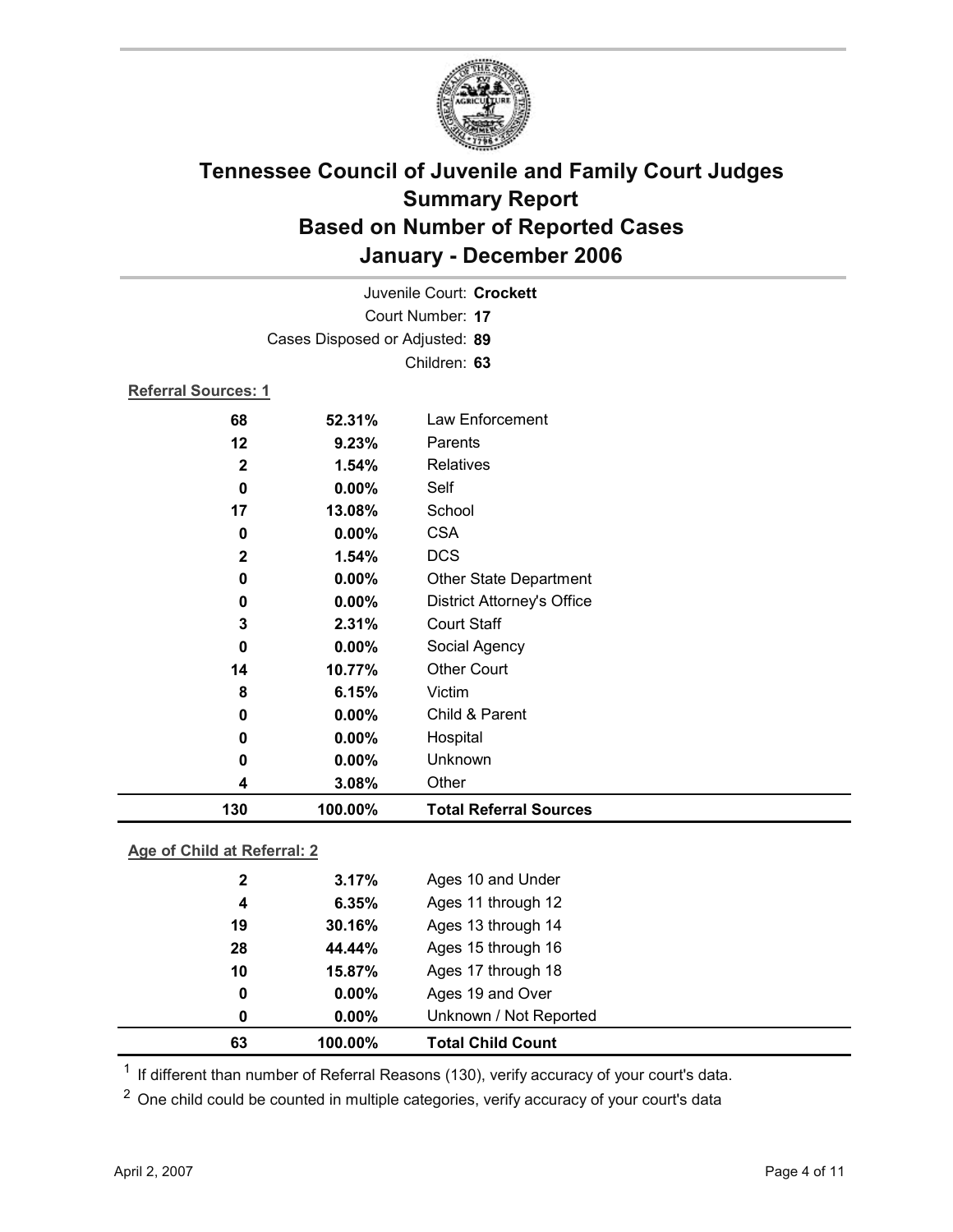

| Juvenile Court: Crockett                |                                |                          |  |  |  |
|-----------------------------------------|--------------------------------|--------------------------|--|--|--|
|                                         | Court Number: 17               |                          |  |  |  |
|                                         | Cases Disposed or Adjusted: 89 |                          |  |  |  |
|                                         |                                | Children: 63             |  |  |  |
| Sex of Child: 1                         |                                |                          |  |  |  |
| 32                                      | 50.79%                         | Male                     |  |  |  |
| 31                                      | 49.21%                         | Female                   |  |  |  |
| $\bf{0}$                                | 0.00%                          | Unknown                  |  |  |  |
| 63                                      | 100.00%                        | <b>Total Child Count</b> |  |  |  |
| Race of Child: 1                        |                                |                          |  |  |  |
| 43                                      | 68.25%                         | White                    |  |  |  |
| 12                                      | 19.05%                         | African American         |  |  |  |
| $\bf{0}$                                | 0.00%                          | Native American          |  |  |  |
| 0                                       | 0.00%                          | Asian                    |  |  |  |
| $\mathbf 2$                             | 3.17%                          | Mixed                    |  |  |  |
| $6\phantom{1}6$                         | 9.52%                          | Unknown                  |  |  |  |
| 63                                      | 100.00%                        | <b>Total Child Count</b> |  |  |  |
| <b>Hispanic Origin: 1</b>               |                                |                          |  |  |  |
| 8                                       | 12.70%                         | Yes                      |  |  |  |
| 54                                      | 85.71%                         | No                       |  |  |  |
| 1                                       | 1.59%                          | Unknown                  |  |  |  |
| 63                                      | 100.00%                        | <b>Total Child Count</b> |  |  |  |
| <b>School Enrollment of Children: 1</b> |                                |                          |  |  |  |
| 53                                      | 84.13%                         | Yes                      |  |  |  |
| 8                                       | 12.70%                         | No                       |  |  |  |
| $\overline{\mathbf{2}}$                 | 3.17%                          | Unknown                  |  |  |  |
| 63                                      | 100.00%                        | <b>Total Child Count</b> |  |  |  |

 $1$  One child could be counted in multiple categories, verify accuracy of your court's data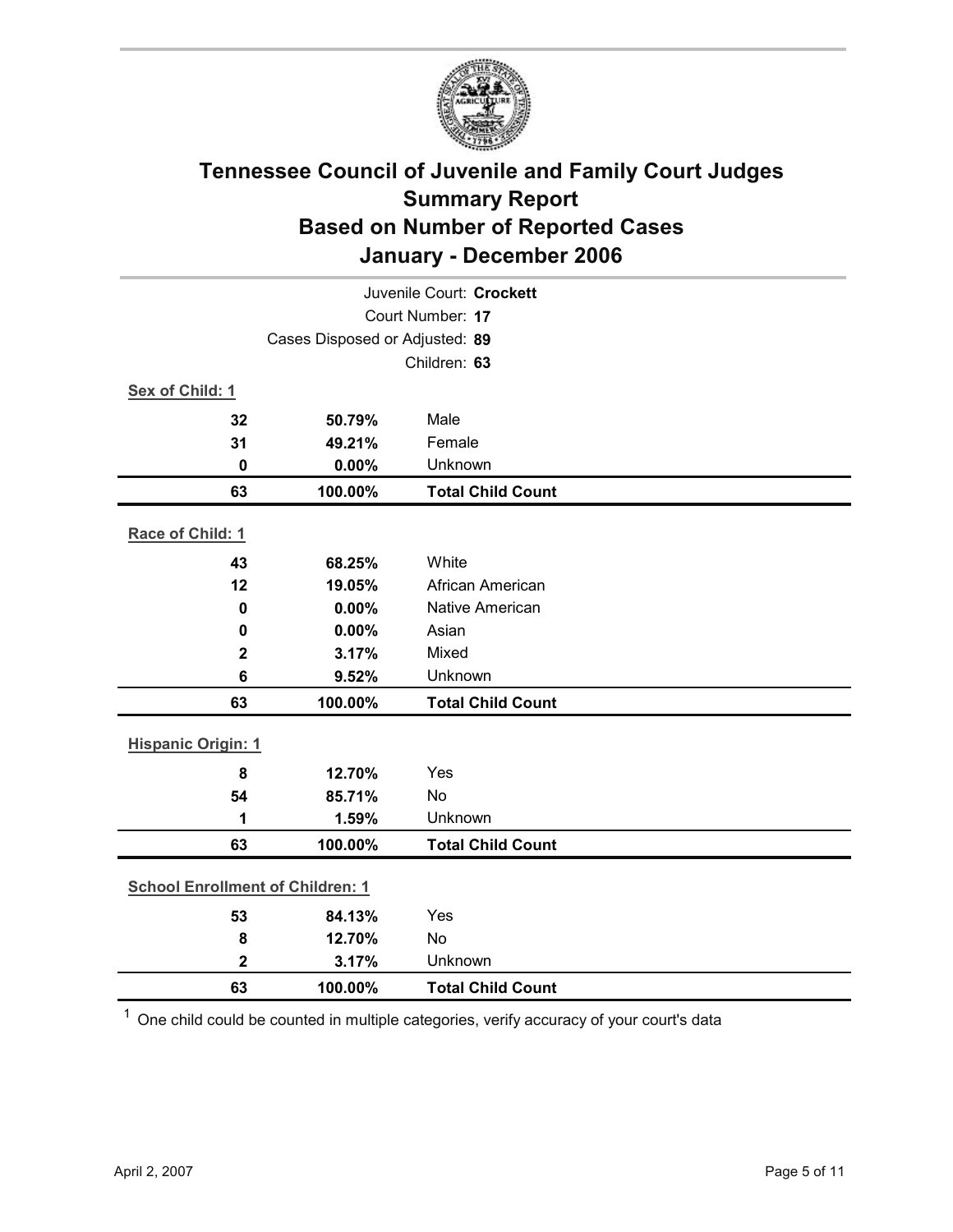

Court Number: **17** Juvenile Court: **Crockett** Cases Disposed or Adjusted: **89** Children: **63 Living Arrangement of Child at Time of Referral: 1 12 19.05%** With Both Biological Parents **4 6.35%** With Father and Stepmother

| 63           | 100.00%  | <b>Total Child Count</b>              |
|--------------|----------|---------------------------------------|
| 2            | 3.17%    | Other                                 |
| $\mathbf{2}$ | 3.17%    | Unknown                               |
| 0            | $0.00\%$ | Independent                           |
| 0            | $0.00\%$ | In an Institution                     |
| 0            | $0.00\%$ | In a Residential Center               |
| 0            | $0.00\%$ | In a Group Home                       |
| 0            | $0.00\%$ | With Foster Family                    |
| $\mathbf{2}$ | 3.17%    | <b>With Adoptive Parents</b>          |
| 7            | 11.11%   | <b>With Relatives</b>                 |
| 4            | 6.35%    | <b>With Father</b>                    |
| 28           | 44.44%   | With Mother                           |
| $\mathbf{2}$ | 3.17%    | With Mother and Stepfather            |
|              | ບ.ບບ /0  | <b>VVILLET QUICE QUID JUGNITULIES</b> |

### **Type of Detention: 2**

| 89 | 100.00%       | <b>Total Detention Count</b> |
|----|---------------|------------------------------|
|    | $0.00\%$<br>0 | Other                        |
| 72 | 80.90%        | Does Not Apply               |
|    | 0<br>$0.00\%$ | <b>Unknown</b>               |
|    | 1.12%<br>1    | <b>Psychiatric Hospital</b>  |
|    | $0.00\%$<br>0 | Jail - No Separation         |
|    | $0.00\%$<br>0 | Jail - Partial Separation    |
|    | $0.00\%$<br>0 | Jail - Complete Separation   |
| 16 | 17.98%        | Juvenile Detention Facility  |
|    | $0.00\%$<br>0 | Non-Secure Placement         |
|    |               |                              |

 $<sup>1</sup>$  One child could be counted in multiple categories, verify accuracy of your court's data</sup>

 $2$  If different than number of Cases (89) verify accuracy of your court's data.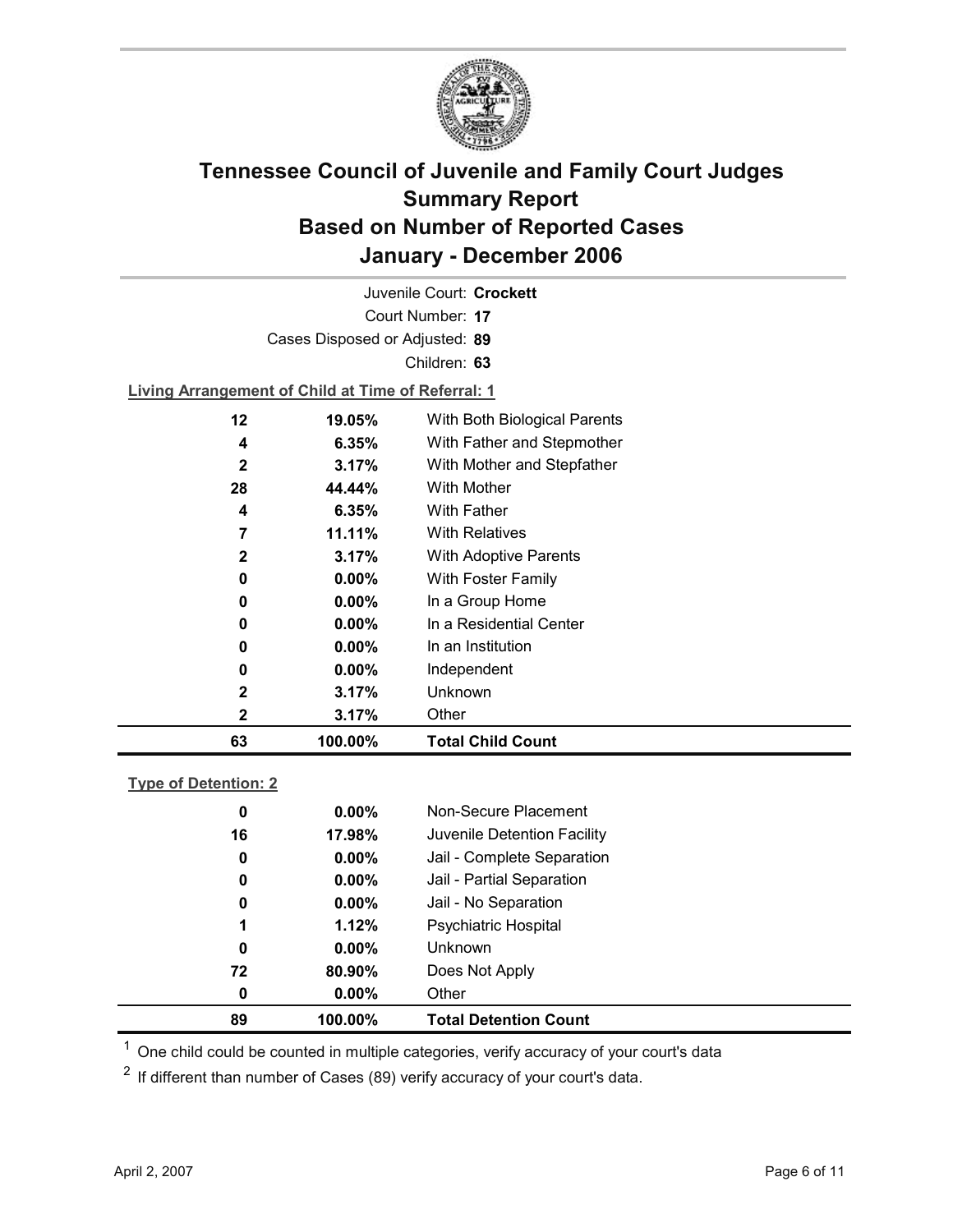

| Juvenile Court: Crockett                      |                                                    |                                     |  |  |  |
|-----------------------------------------------|----------------------------------------------------|-------------------------------------|--|--|--|
| Court Number: 17                              |                                                    |                                     |  |  |  |
|                                               | Cases Disposed or Adjusted: 89                     |                                     |  |  |  |
|                                               |                                                    | Children: 63                        |  |  |  |
|                                               | <b>Placement After Secure Detention Hearing: 1</b> |                                     |  |  |  |
| 11                                            | 12.36%<br>Returned to Prior Living Arrangement     |                                     |  |  |  |
| 3                                             | 3.37%                                              | Juvenile Detention Facility         |  |  |  |
| 0                                             | $0.00\%$                                           | Jail                                |  |  |  |
| 0                                             | 0.00%                                              | Shelter / Group Home                |  |  |  |
| 0                                             | $0.00\%$                                           | <b>Foster Family Home</b>           |  |  |  |
| 1                                             | 1.12%                                              | Psychiatric Hospital                |  |  |  |
| 0                                             | 0.00%                                              | Unknown / Not Reported              |  |  |  |
| 72                                            | 80.90%                                             | Does Not Apply                      |  |  |  |
| Other<br>2<br>2.25%                           |                                                    |                                     |  |  |  |
| 89<br>100.00%<br><b>Total Placement Count</b> |                                                    |                                     |  |  |  |
|                                               |                                                    |                                     |  |  |  |
|                                               |                                                    |                                     |  |  |  |
| <b>Intake Actions: 2</b>                      |                                                    |                                     |  |  |  |
| 130                                           | 100.00%                                            | <b>Petition Filed</b>               |  |  |  |
| 0                                             | $0.00\%$                                           | <b>Motion Filed</b>                 |  |  |  |
| 0                                             | 0.00%                                              | <b>Citation Processed</b>           |  |  |  |
| 0                                             | $0.00\%$                                           | Notification of Paternity Processed |  |  |  |
| 0                                             | 0.00%                                              | Scheduling of Judicial Review       |  |  |  |
| 0                                             | $0.00\%$                                           | Scheduling of Administrative Review |  |  |  |
| 0                                             | 0.00%                                              | Scheduling of Foster Care Review    |  |  |  |
| 0                                             | 0.00%                                              | <b>Unknown</b>                      |  |  |  |
| 0                                             | 0.00%                                              | Does Not Apply                      |  |  |  |
| 0<br>130                                      | 0.00%<br>100.00%                                   | Other<br><b>Total Intake Count</b>  |  |  |  |

 $1$  If different than number of Cases (89) verify accuracy of your court's data.

 $2$  If different than number of Referral Reasons (130), verify accuracy of your court's data.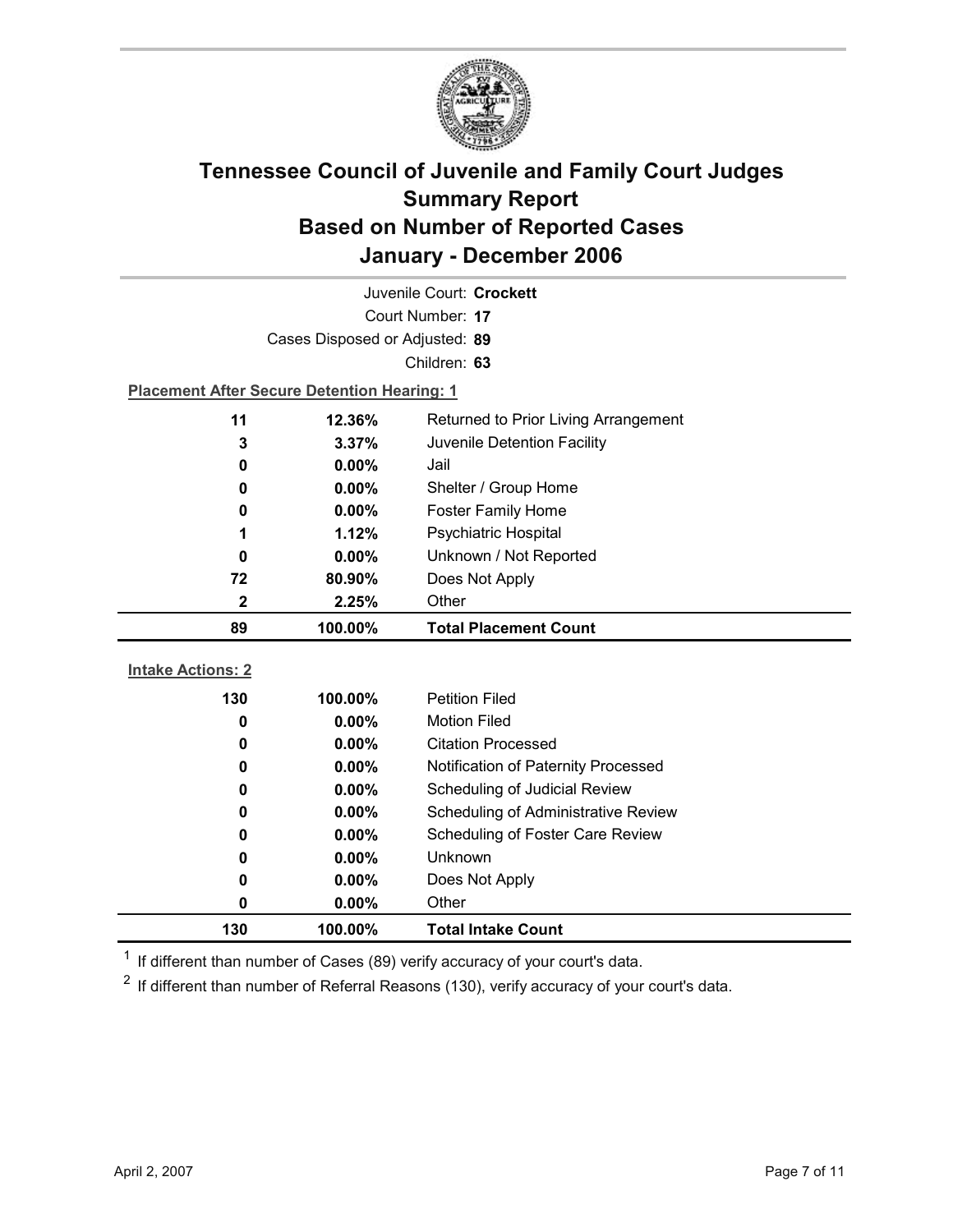

Court Number: **17** Juvenile Court: **Crockett** Cases Disposed or Adjusted: **89** Children: **63**

### **Last Grade Completed by Child: 1**

| 0                                       | 0.00%   | Too Young for School         |  |
|-----------------------------------------|---------|------------------------------|--|
| 0                                       | 0.00%   | Preschool                    |  |
| 0                                       | 0.00%   | Kindergarten                 |  |
| 0                                       | 0.00%   | 1st Grade                    |  |
| 0                                       | 0.00%   | 2nd Grade                    |  |
| 0                                       | 0.00%   | 3rd Grade                    |  |
| 0                                       | 0.00%   | 4th Grade                    |  |
| $\mathbf{2}$                            | 3.17%   | 5th Grade                    |  |
| 1                                       | 1.59%   | 6th Grade                    |  |
| 6                                       | 9.52%   | 7th Grade                    |  |
| 17                                      | 26.98%  | 8th Grade                    |  |
| $\overline{7}$                          | 11.11%  | 9th Grade                    |  |
| 6                                       | 9.52%   | 10th Grade                   |  |
| 5                                       | 7.94%   | 11th Grade                   |  |
| 1                                       | 1.59%   | 12th Grade                   |  |
| 0                                       | 0.00%   | Non-Graded Special Ed        |  |
| $\mathbf 2$                             | 3.17%   | <b>GED</b>                   |  |
| 0                                       | 0.00%   | Graduated                    |  |
| 0                                       | 0.00%   | <b>Never Attended School</b> |  |
| 14                                      | 22.22%  | Unknown                      |  |
| $\mathbf 2$                             | 3.17%   | Other                        |  |
| 63                                      | 100.00% | <b>Total Child Count</b>     |  |
| <b>Enrolled in Special Education: 1</b> |         |                              |  |
|                                         |         |                              |  |
| 5                                       | 7.94%   | Yes                          |  |

| 63 | 100.00% | <b>Total Child Count</b> |
|----|---------|--------------------------|
| 15 | 23.81%  | Jnknown                  |
| 43 | 68.25%  | No                       |

 $1$  One child could be counted in multiple categories, verify accuracy of your court's data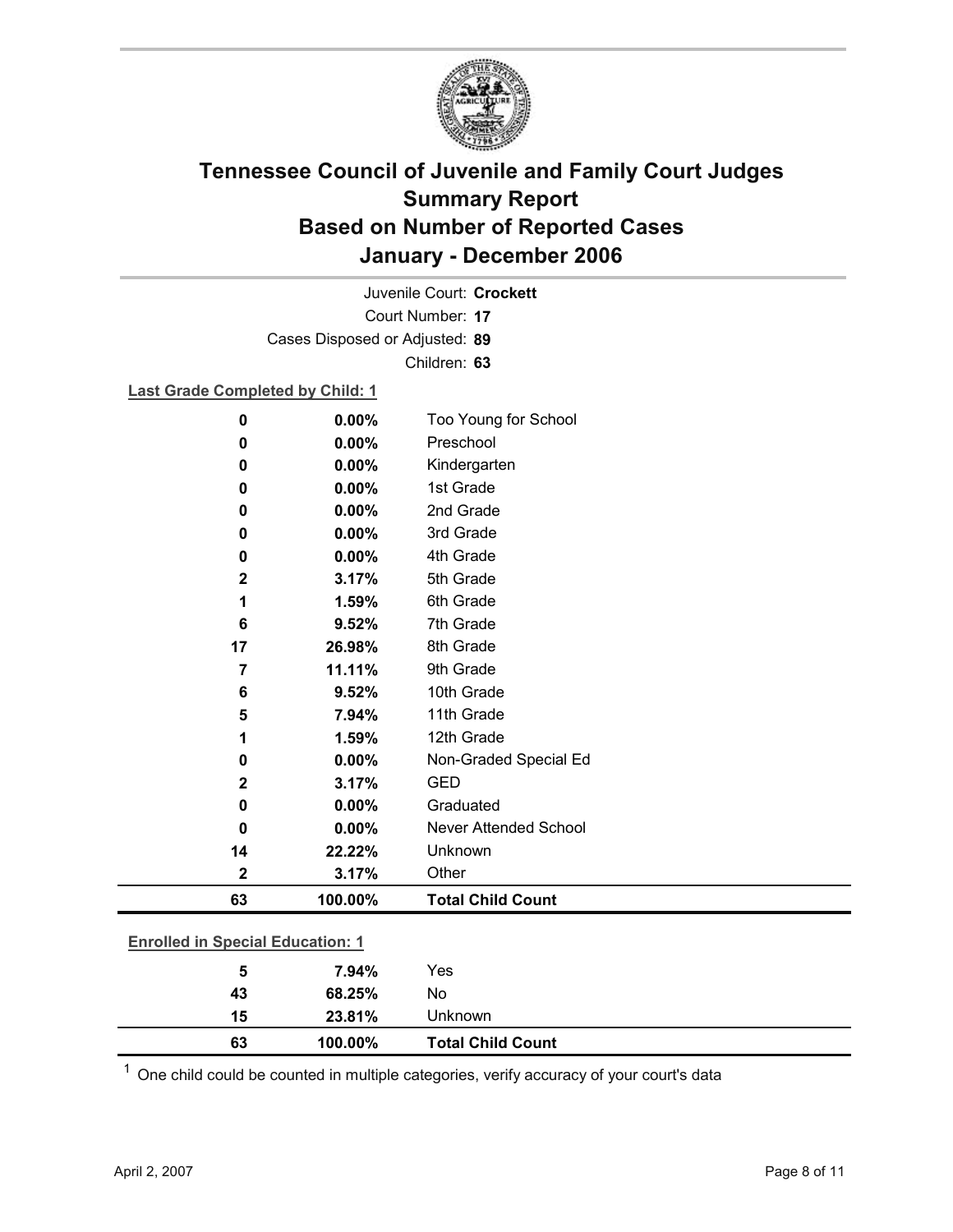

| Juvenile Court: Crockett     |                                |                           |  |  |  |
|------------------------------|--------------------------------|---------------------------|--|--|--|
|                              | Court Number: 17               |                           |  |  |  |
|                              | Cases Disposed or Adjusted: 89 |                           |  |  |  |
|                              |                                | Children: 63              |  |  |  |
| <b>Action Executed By: 1</b> |                                |                           |  |  |  |
| 130                          | 100.00%                        | Judge                     |  |  |  |
| 0                            | $0.00\%$                       | Referee                   |  |  |  |
| 0                            | $0.00\%$                       | <b>YSO</b>                |  |  |  |
| $\boldsymbol{0}$             | $0.00\%$                       | Other                     |  |  |  |
| 0                            | $0.00\%$                       | Unknown / Not Reported    |  |  |  |
| 130                          | 100.00%                        | <b>Total Action Count</b> |  |  |  |

### **Formal / Informal Actions: 1**

| 5   | 3.85%    | Dismissed                                      |
|-----|----------|------------------------------------------------|
| 0   | $0.00\%$ | Retired / Nolle Prosequi                       |
| 59  | 45.38%   | <b>Complaint Substantiated Delinquent</b>      |
| 52  | 40.00%   | <b>Complaint Substantiated Status Offender</b> |
| 4   | 3.08%    | Complaint Substantiated Dependent / Neglected  |
| 0   | $0.00\%$ | <b>Complaint Substantiated Abused</b>          |
| 0   | $0.00\%$ | <b>Complaint Substantiated Mentally III</b>    |
| 0   | $0.00\%$ | Informal Adjustment                            |
| 0   | $0.00\%$ | <b>Pretrial Diversion</b>                      |
| 0   | $0.00\%$ | <b>Transfer to Adult Court Hearing</b>         |
|     | 0.77%    | Charges Cleared by Transfer to Adult Court     |
| 0   | $0.00\%$ | <b>Special Proceeding</b>                      |
| 0   | $0.00\%$ | <b>Review Concluded</b>                        |
| 9   | $6.92\%$ | Case Held Open                                 |
| 0   | $0.00\%$ | Other                                          |
| 0   | $0.00\%$ | Unknown / Not Reported                         |
| 130 | 100.00%  | <b>Total Action Count</b>                      |

 $1$  If different than number of Referral Reasons (130), verify accuracy of your court's data.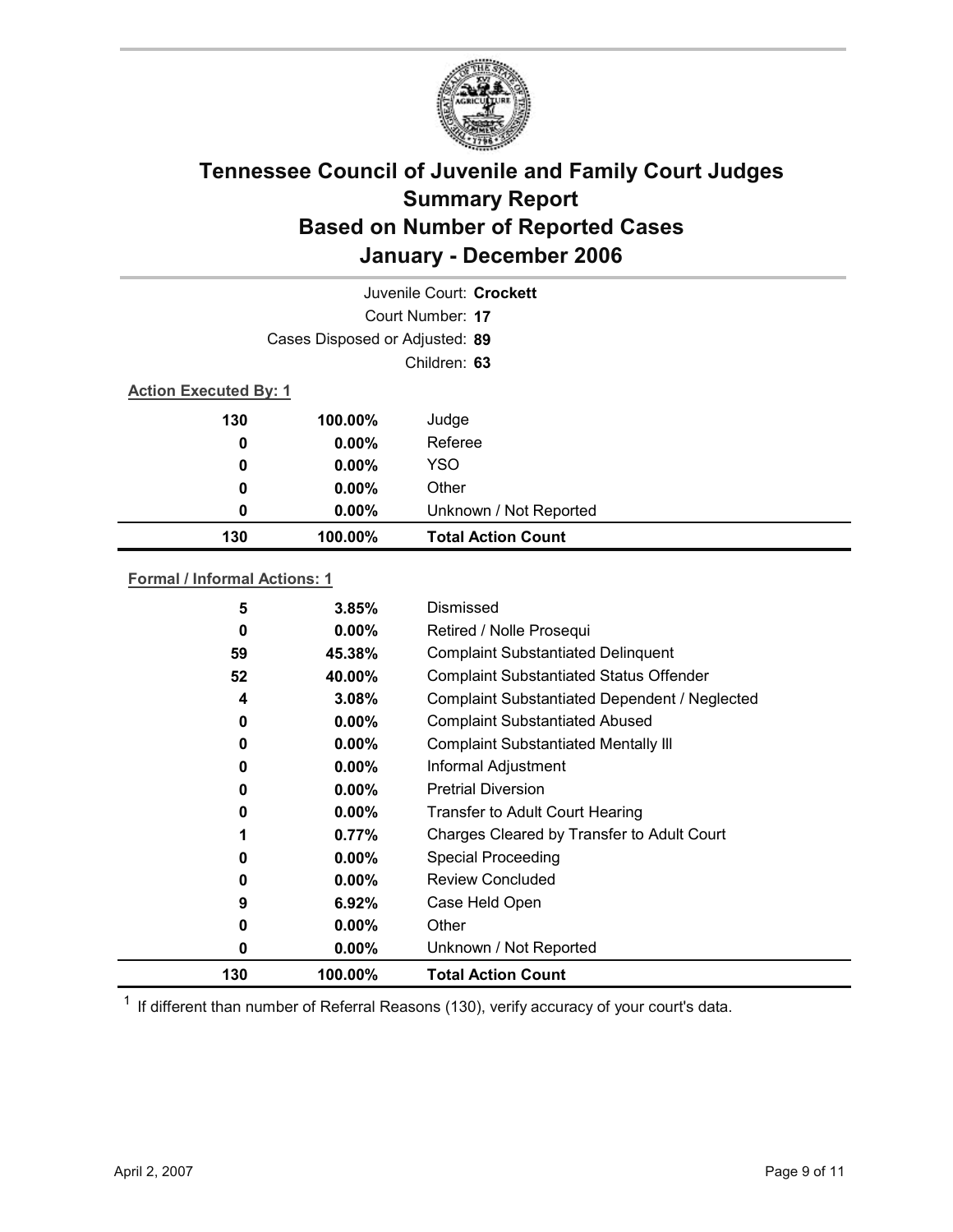

|                                |                                                       | Juvenile Court: Crockett                             |  |  |
|--------------------------------|-------------------------------------------------------|------------------------------------------------------|--|--|
|                                |                                                       | Court Number: 17                                     |  |  |
| Cases Disposed or Adjusted: 89 |                                                       |                                                      |  |  |
|                                |                                                       | Children: 63                                         |  |  |
| <b>Case Outcomes:</b>          | There can be multiple outcomes for one child or case. |                                                      |  |  |
| 9                              | 4.41%                                                 | <b>Case Dismissed</b>                                |  |  |
| 0                              | $0.00\%$                                              | Case Retired or Nolle Prosequi                       |  |  |
| 1                              | 0.49%                                                 | Warned / Counseled                                   |  |  |
| 20                             | 9.80%                                                 | Held Open For Review                                 |  |  |
| 20                             | 9.80%                                                 | Supervision / Probation to Juvenile Court            |  |  |
| 0                              | $0.00\%$                                              | <b>Probation to Parents</b>                          |  |  |
| 24                             | 11.76%                                                | Referral to Another Entity for Supervision / Service |  |  |
| 6                              | 2.94%                                                 | Referred for Mental Health Counseling                |  |  |
| 12                             | 5.88%                                                 | Referred for Alcohol and Drug Counseling             |  |  |
| 0                              | 0.00%                                                 | <b>Referred to Alternative School</b>                |  |  |
| 0                              | $0.00\%$                                              | Referred to Private Child Agency                     |  |  |
| $\mathbf{2}$                   | 0.98%                                                 | Referred to Defensive Driving School                 |  |  |
| 0                              | 0.00%                                                 | Referred to Alcohol Safety School                    |  |  |
| 0                              | 0.00%                                                 | Referred to Juvenile Court Education-Based Program   |  |  |
| 0                              | $0.00\%$                                              | Driver's License Held Informally                     |  |  |
| 0                              | $0.00\%$                                              | <b>Voluntary Placement with DMHMR</b>                |  |  |
| 0                              | 0.00%                                                 | <b>Private Mental Health Placement</b>               |  |  |
| 0                              | $0.00\%$                                              | <b>Private MR Placement</b>                          |  |  |
| 0                              | 0.00%                                                 | Placement with City/County Agency/Facility           |  |  |
| 5                              | 2.45%                                                 | Placement with Relative / Other Individual           |  |  |
| 0                              | $0.00\%$                                              | Fine                                                 |  |  |
| 0                              | $0.00\%$                                              | <b>Public Service</b>                                |  |  |
| 5                              | 2.45%                                                 | Restitution                                          |  |  |
| 0                              | 0.00%                                                 | Runaway Returned                                     |  |  |
| 14                             | 6.86%                                                 | No Contact Order                                     |  |  |
| 0                              | 0.00%                                                 | Injunction Other than No Contact Order               |  |  |
| 9                              | 4.41%                                                 | <b>House Arrest</b>                                  |  |  |
| 1                              | 0.49%                                                 | <b>Court Defined Curfew</b>                          |  |  |
| 0                              | $0.00\%$                                              | Dismissed from Informal Adjustment                   |  |  |
| 0                              | 0.00%                                                 | <b>Dismissed from Pretrial Diversion</b>             |  |  |
| 0                              | 0.00%                                                 | Released from Probation                              |  |  |
| 0                              | 0.00%                                                 | <b>Transferred to Adult Court</b>                    |  |  |
| 0                              | 0.00%                                                 | <b>DMHMR Involuntary Commitment</b>                  |  |  |